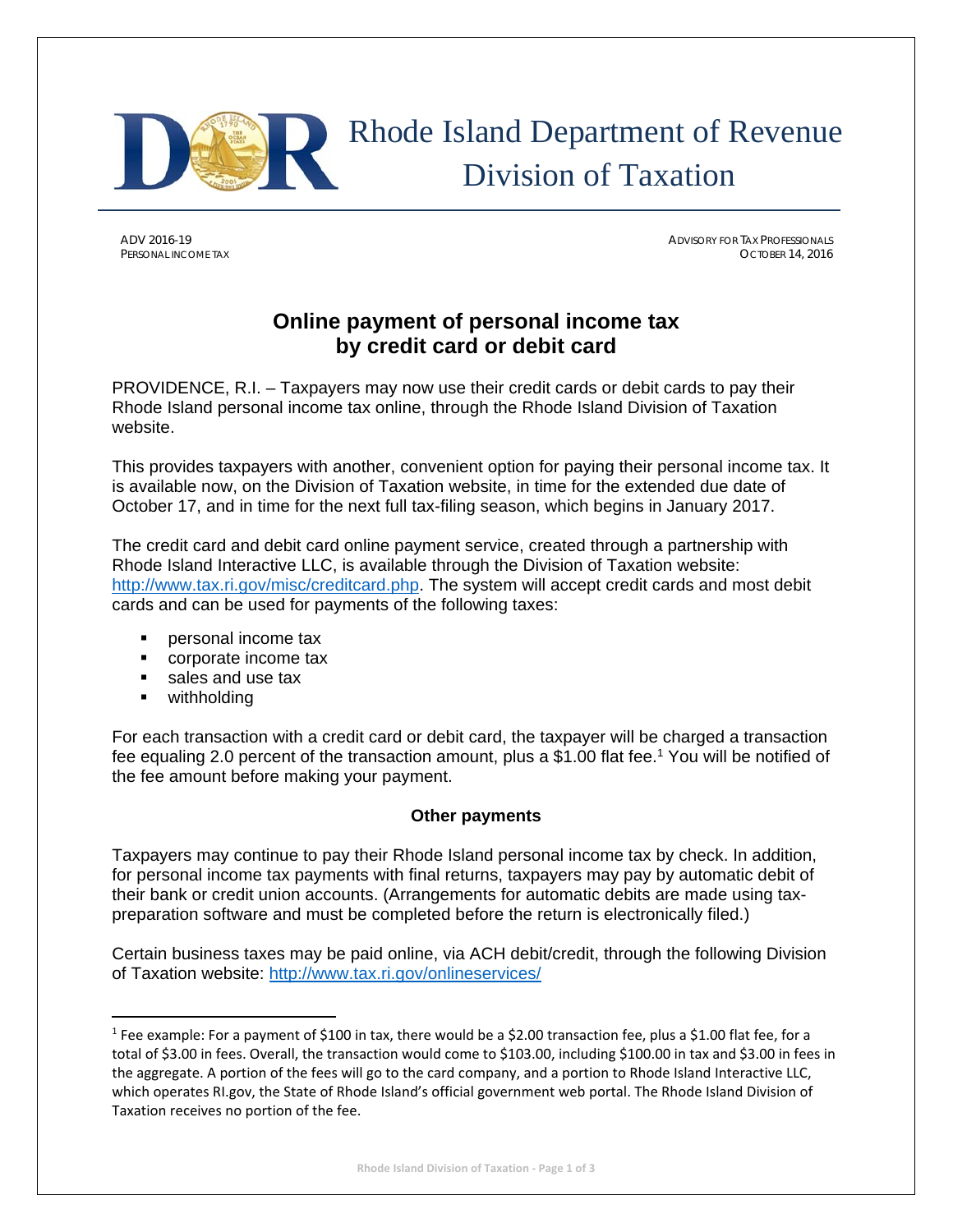#### **Credit card/debit card option**

The following table shows which Rhode Island State taxes you can pay by using a credit card or debit card through the Division of Taxation website.

| Which Rhode Island taxes you can pay by credit/debit card                                                                                                                                                                                                                                                                                                                                                                                                                                                                                                                                                                                                                                                                                                                                                                                                     |                                    |
|---------------------------------------------------------------------------------------------------------------------------------------------------------------------------------------------------------------------------------------------------------------------------------------------------------------------------------------------------------------------------------------------------------------------------------------------------------------------------------------------------------------------------------------------------------------------------------------------------------------------------------------------------------------------------------------------------------------------------------------------------------------------------------------------------------------------------------------------------------------|------------------------------------|
| Type of tax                                                                                                                                                                                                                                                                                                                                                                                                                                                                                                                                                                                                                                                                                                                                                                                                                                                   | Option to pay by credit/debit card |
| Personal income tax:                                                                                                                                                                                                                                                                                                                                                                                                                                                                                                                                                                                                                                                                                                                                                                                                                                          |                                    |
| payments of estimated tax                                                                                                                                                                                                                                                                                                                                                                                                                                                                                                                                                                                                                                                                                                                                                                                                                                     | ✓                                  |
| payment with extension                                                                                                                                                                                                                                                                                                                                                                                                                                                                                                                                                                                                                                                                                                                                                                                                                                        | ✓                                  |
| payment due with return                                                                                                                                                                                                                                                                                                                                                                                                                                                                                                                                                                                                                                                                                                                                                                                                                                       | ✓                                  |
| billing (delinquent)                                                                                                                                                                                                                                                                                                                                                                                                                                                                                                                                                                                                                                                                                                                                                                                                                                          | ✓                                  |
|                                                                                                                                                                                                                                                                                                                                                                                                                                                                                                                                                                                                                                                                                                                                                                                                                                                               |                                    |
| Corporate income tax:                                                                                                                                                                                                                                                                                                                                                                                                                                                                                                                                                                                                                                                                                                                                                                                                                                         |                                    |
| payments of estimated tax                                                                                                                                                                                                                                                                                                                                                                                                                                                                                                                                                                                                                                                                                                                                                                                                                                     | ✓                                  |
| payment with extension                                                                                                                                                                                                                                                                                                                                                                                                                                                                                                                                                                                                                                                                                                                                                                                                                                        | ✓                                  |
| payment due with return                                                                                                                                                                                                                                                                                                                                                                                                                                                                                                                                                                                                                                                                                                                                                                                                                                       | ✓                                  |
| billing (delinquent)                                                                                                                                                                                                                                                                                                                                                                                                                                                                                                                                                                                                                                                                                                                                                                                                                                          |                                    |
|                                                                                                                                                                                                                                                                                                                                                                                                                                                                                                                                                                                                                                                                                                                                                                                                                                                               |                                    |
| Sales and use tax:                                                                                                                                                                                                                                                                                                                                                                                                                                                                                                                                                                                                                                                                                                                                                                                                                                            |                                    |
| periodic payments                                                                                                                                                                                                                                                                                                                                                                                                                                                                                                                                                                                                                                                                                                                                                                                                                                             | ✓                                  |
| billing (delinquent)                                                                                                                                                                                                                                                                                                                                                                                                                                                                                                                                                                                                                                                                                                                                                                                                                                          |                                    |
|                                                                                                                                                                                                                                                                                                                                                                                                                                                                                                                                                                                                                                                                                                                                                                                                                                                               |                                    |
| <b>Withholding remittances:</b>                                                                                                                                                                                                                                                                                                                                                                                                                                                                                                                                                                                                                                                                                                                                                                                                                               |                                    |
| periodic payments                                                                                                                                                                                                                                                                                                                                                                                                                                                                                                                                                                                                                                                                                                                                                                                                                                             |                                    |
| billing (delinquent)                                                                                                                                                                                                                                                                                                                                                                                                                                                                                                                                                                                                                                                                                                                                                                                                                                          |                                    |
|                                                                                                                                                                                                                                                                                                                                                                                                                                                                                                                                                                                                                                                                                                                                                                                                                                                               |                                    |
| . For payments via credit card or debit card, vendor charges fee.<br>. Most debit cards are accepted by system.<br>• For details about payment of certain taxes by ACH debit/credit, see: http://www.tax.ri.gov/onlineservices/<br>• State unemployment insurance and TDI tax can be remitted online: https://www.ri.gov/taxation/tx17/<br>. To pay any tax by check, include payment voucher.<br>. Division office at One Capitol Hill, Providence, is open to public 8:30 a.m. to 3:30 p.m. business days.<br>. Amount of personal income tax due with return can also be paid by arranging, through tax preparation<br>software programs, for required amount to be automatically paid via bank account on certain date.<br>. Division at one time allowed personal income tax payments via credit card through another vendor, Official<br>Payments Corp. |                                    |

The Division of Taxation allows the use of credit cards/debit cards for tax payments only online, not by phone or in person.

#### **Additional information**

This latest electronic customer convenience was made possible by collaboration between the Division of Taxation and Rhode Island Interactive, who currently manage more than 100 RI.gov online services.

Rhode Island Interactive, of Providence, R.I., manages www.RI.gov, the official government web portal for the State of Rhode Island, and is a wholly owned subsidiary of NICUSA Inc. NICUSA is a unit of NIC Inc., a publicly traded company based in Olathe, Kansas. To read more about Rhode Island Interactive, visit http://www.rhodeislandinteractive.com. To read more about NIC Inc., see its website: http://www.egov.com.